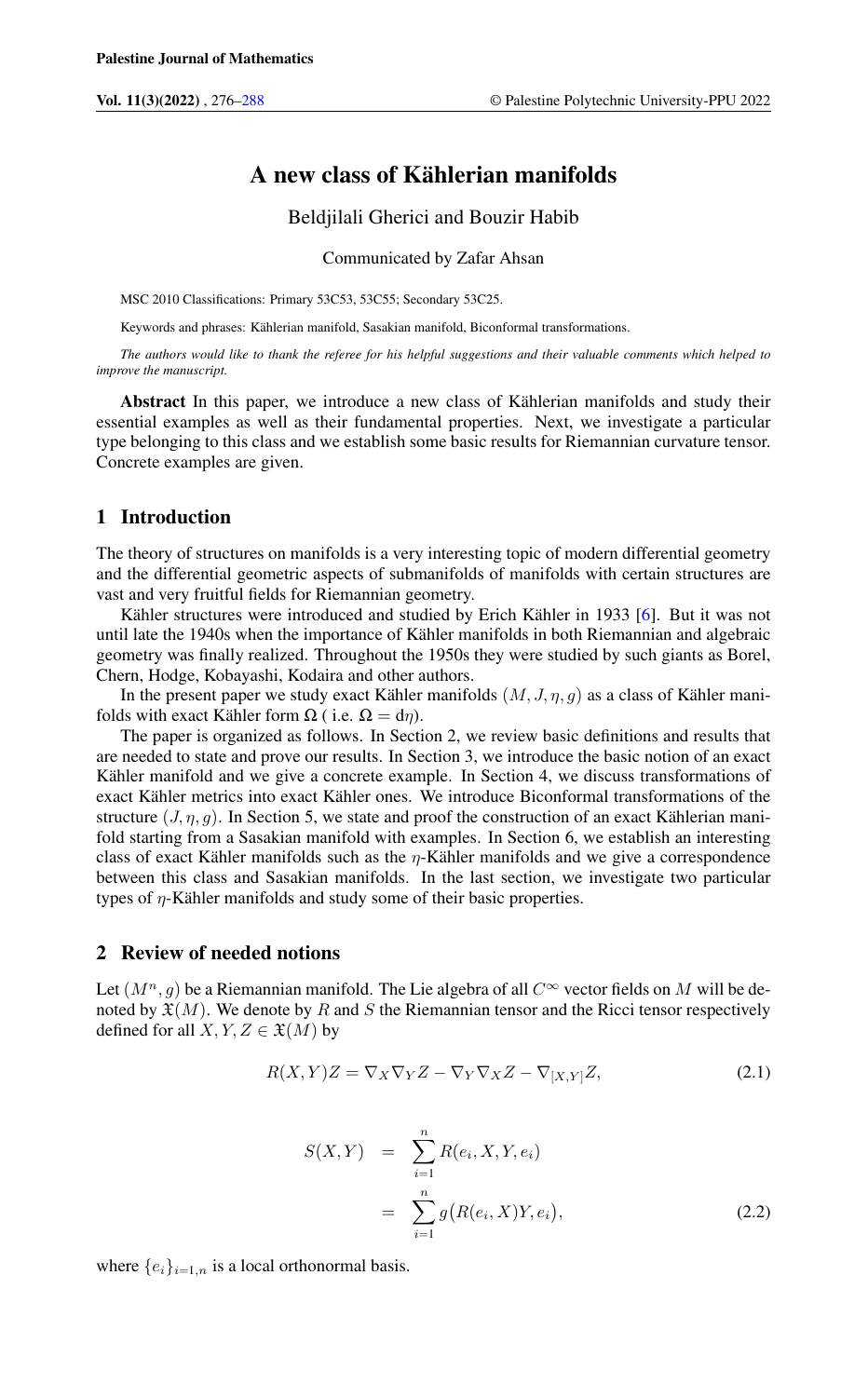An odd-dimensional Riemannian manifold  $(M^{2n+1}, g)$  is said to be an almost contact metric manifold if there exist on M a (1, 1) tensor field  $\varphi$ , a vector field  $\xi$  (called the structure vector field) and a 1-form  $\eta$  such that

$$
\eta(\xi) = 1, \quad \varphi^2(X) = -X + \eta(X)\xi, \quad \text{and} \quad g(\varphi X, \varphi Y) = g(X, Y) - \eta(X)\eta(Y),
$$

for any vector fields  $X, Y$  on M. In particular, in an almost contact metric manifold we also have  $\varphi \xi = 0$  and  $\eta \circ \varphi = 0$ .

Such a manifold is said to be a contact metric manifold if  $d\eta = \phi$ , where  $\phi(X, Y) =$  $g(X, \varphi Y)$  is called the fundamental 2-form of M. In addition, if  $\xi$  is a Killing vector field, then  $M$  is said to be a K-contact manifold. It is well-known that a contact metric manifold is a K-contact manifold if and only if  $\nabla_X \xi = -\varphi X$ , for any vector field X on M.

On the other hand, the almost contact metric structure of  $M$  is said to be normal if

$$
[\varphi, \varphi](X, Y) + 2d\eta (X, Y)\xi = 0,
$$

for any X, Y, where  $[\varphi, \varphi]$  denotes the Nijenhuis torsion of  $\varphi$ , given by

$$
[\varphi,\varphi](X,Y)=\varphi^2[X,Y]+[\varphi X,\varphi Y]-\varphi[\varphi X,Y]-\varphi[X,\varphi Y]
$$

A normal contact metric manifold is called a Sasakian manifold. It can be proved that a Sasakian manifold is K-contact, and that an almost contact metric manifold is Sasakian if and only if for any  $X, Y$  on  $M$ 

$$
(\nabla_X \varphi)Y = g(X, Y)\xi - \eta(Y)X.
$$
\n(2.3)

For more background on almost contact metric manifolds and recent study of  $\eta$ -Einstein manifolds, we recommend the reference [\[4\]](#page-11-2) and [\[5\]](#page-11-3).

An almost complex manifold with a Hermitian metric is called an almost Hermitian manifold. For an almost Hermitian manifold  $(\overline{M}^{2n}, J, \overline{g})$  we have

$$
J^2 = J \circ J = -Id, \qquad \qquad \overline{g}(JX, JY) = \overline{g}(X, Y).
$$

An almost complex stucture  $J$  is integrable, and hence the manifold is a complex manifold, if and only if its Nijenhuis tensor  $N_J$  vanishes, with

$$
N_J(X, Y) = [JX, JY] - [X, Y] - J[X, JY] - J[JX, Y].
$$

For an almost Hermitian manifold  $(\overline{M}, J, \overline{g})$ , we define the fundamental Kähler form  $\overline{\Omega}$  as:

$$
\overline{\Omega}(X,Y) = \overline{g}(X,JY).
$$

 $(\overline{M}, J, \overline{g})$  is then called almost Kähler if  $\overline{\Omega}$  is closed i.e.  $d\overline{\Omega} = 0$ . It can be shown that this condition for  $(\overline{M}, J, \overline{g})$  to be almost Kähler is equivalent to

$$
\overline{g}((\overline{\nabla}_X J)Y, Z) + \overline{g}((\overline{\nabla}_Y J)Z, X) + \overline{g}((\overline{\nabla}_Z J)X, Y) = 0.
$$

An almost Kähler manifold with integrable J is called a Kähler manifold, and thus is characterized by the conditions:  $d\Omega = 0$  and  $N_J = 0$ . One can prove that these both conditions combined are equivalent with the single condition

$$
\overline{\nabla}J=0.
$$

For more background on almost complex manifolds, we recommend the reference [\[11\]](#page-12-0).

Torse forming vector fields were introduced by K.Yano [\[10\]](#page-12-1) satisfies

$$
\nabla_X \xi = aX + \eta(X)\xi,\tag{2.4}
$$

for some smooth function a and 1-form  $\eta$  on M where  $\nabla$  denotes the Levi-Civita connection of a Riemannian metric. The 1-form  $\eta$  is called the generating form and the function a is called the conformal scalar.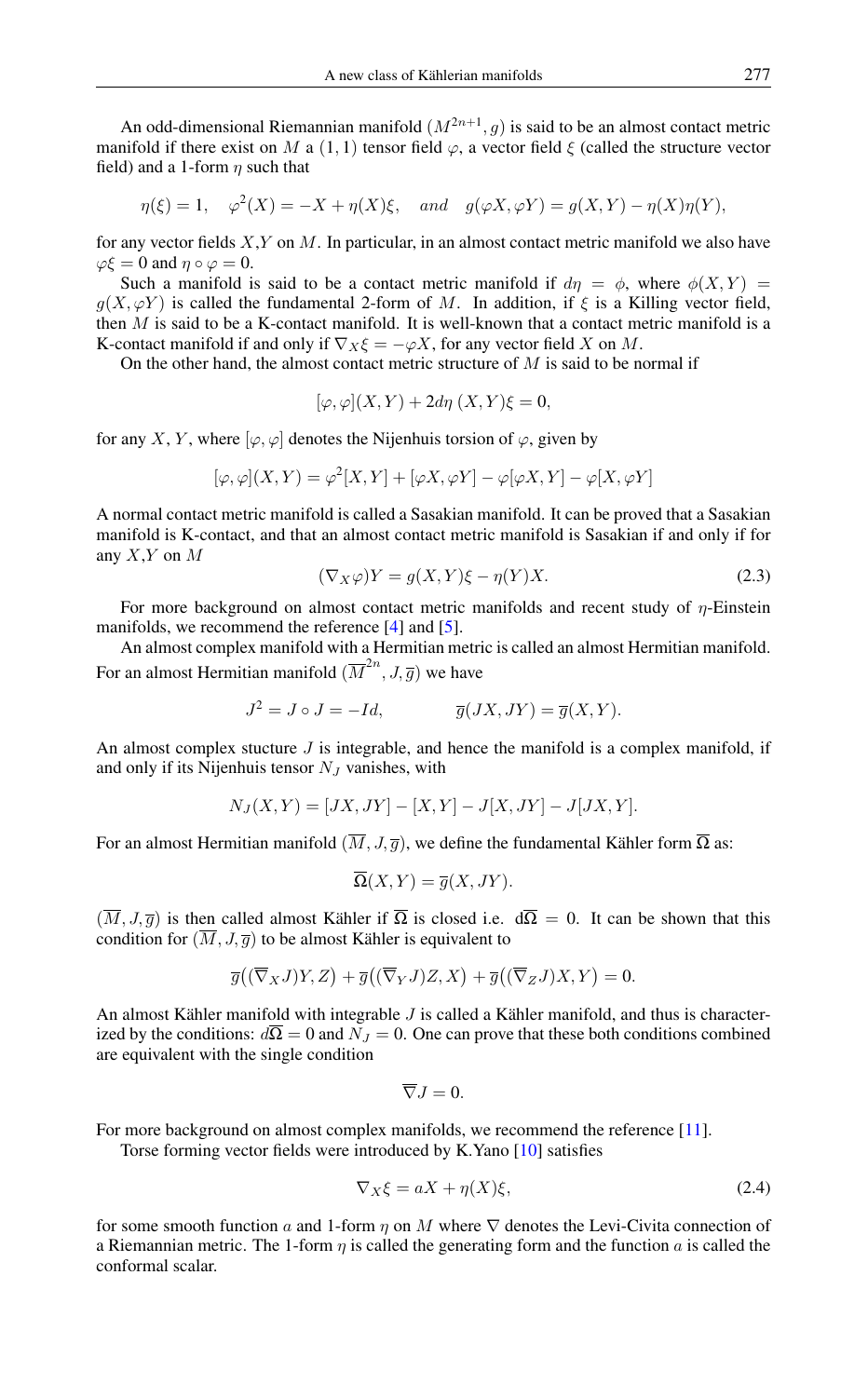Further, a complex analogue of a torse forming vector field is called K-torse forming vector field and it was introduced by S.Yamaguchi [\[12\]](#page-12-2) and S.Yamaguchi and W. N. Yu [\[13\]](#page-12-3),

<span id="page-2-0"></span>
$$
\nabla_X \xi = aX + bJX + \eta_1(X)\xi + \eta_2(X)J\xi,
$$
\n(2.5)

where a and b are functions,  $\eta_1$  and  $\eta_2$  are 1-forms on M. The functions a and b (resp. 1forms  $\eta_1$  and  $\eta_2$ ) appearing in [\(2.5\)](#page-2-0) will be called the associated functions (resp. forms) of  $\xi$ . Moreover if the associated functions a and b satisfy  $a^2 + b^2 \neq 0$  in M, then we call such a vector field a proper K-torse-forming vector field. For the existence of torse-forming vector field on Riemannian manifold see for example [\[12\]](#page-12-2).

**Definition 2.1.** A special K-torse forming vector field on a Hermitian manifold  $(M, g)$  is a Ktorse forming vector field  $\xi$  satisfying the equation [\(2.5\)](#page-2-0) with associated forms

 $\eta_1(X) = \alpha g(\xi, X) + \mu g(J\xi, X)$  and  $\eta_2(X) = \lambda g(\xi, X) + \beta g(J\xi, X)$ 

for all X vector field on M and  $\alpha$ ,  $\beta$ ,  $\lambda$  and  $\mu$  are smooth functions on M, that is

$$
\nabla_X \xi = aX + bJX + \alpha g(X, \xi)\xi + \mu g(X, J\xi)\xi + \lambda g(X, \xi)J\xi + \beta g(X, J\xi)J\xi. \tag{2.6}
$$

Putting  $\eta(X) = g(X, \xi)$  and  $\tilde{\eta} = -\eta \circ J$  i.e.  $\forall X \in \mathfrak{X}(M)$ 

<span id="page-2-2"></span><span id="page-2-1"></span>
$$
\tilde{\eta}(X) = -\eta(JX) = -g(JX, \xi) = g(X, J\xi),
$$

which implies  $\tilde{\xi} = J\xi$  then, [\(2.6\)](#page-2-1) becomes

$$
\nabla_X \xi = aX + bJX + \alpha \eta(X)\xi + \lambda \eta(X)\tilde{\xi} + \mu \tilde{\eta}(X)\xi + \beta \tilde{\eta}(X)\tilde{\xi}.
$$
 (2.7)

For the existence of special torse-forming vector field on Kählerian manifold see example [6.2.](#page-8-0)

## 3 Exact Kähler manifold

Let  $(M, J, g)$  be a  $(2n + 2)$ -dimensional noncompact Kählerian manifold and  $\xi$  a global vector field on M. We denote by  $\eta$  and  $\tilde{\eta}$  the 1-forms corresponding to  $\xi$  and  $\tilde{\xi} = J\xi$ , respectively, i.e  $\forall X \in \mathfrak{X}(M),$ 

$$
\eta(X) = g(\xi, X), \qquad \tilde{\eta}(X) = g(\tilde{\xi}, X) = -\eta(JX),
$$

with  $\eta(\xi) = g(\xi, \xi) = e^{2\rho}$  where  $\rho$  is a function on M.

Denote by D the J-invariant distribution of dim  $D = 2n$  defined by

$$
\mathcal{D} = \{ X \in T_p M : \eta(X) = \tilde{\eta}(X) = 0 \}.
$$

In the presence of the distribution D, the structure of any tangent space is  $T_pM = \mathcal{D}(p) \oplus \mathcal{D}^{\perp}(p)$ , where  $\mathcal{D}^{\perp}(p)$  is the 2-dimensional J-invariant orthogonal complement to the space  $\mathcal{D}(p)$ . This means that the structural group of the manifolds under consideration is the subgroup  $U(n - 1) \times$  $U(1)$  of  $U(n)$ .

**Definition 3.1.**  $(M, J, \eta, g)$  is said to be an **exact Kähler manifold** if

$$
d\eta = \Omega \quad and \quad d\tilde{\eta} = 0. \tag{3.1}
$$

where d denotes the exterior derivative and  $\Omega$  is the fundamental Kähler form.

To shown the existence of such manifolds, we give an interesting class of examples:

<span id="page-2-3"></span>Example 3.2. In [\[7\]](#page-11-4), Olszak gave an important example of a 1-parameter family of Kählerian manifolds. We will show that this family is a family of exact Kählerian manifolds.

Let  $(x^{\alpha}, y^{\alpha}, z, t)$  denote the Cartesian coordinates in  $\mathbb{R}^{2m+2}$ ,  $m \geq 1$ . Latin indices take on values from 1 to  $2m + 2$ , greek indices will run from 1 to m and  $\alpha' = \alpha + m$  for all  $\alpha \in \{1, ..., m\}$ .

Assume that  $M = N \times (A, B) \subset \mathbb{R}^{2m+2}$  where N is an open connected subset of  $\mathbb{R}^{2m+1}$  and  $(A, B)$  is an open interval and  $B > A > 0$ . Suppose that  $h : (A, B) \to \mathbb{R}$  is a smooth function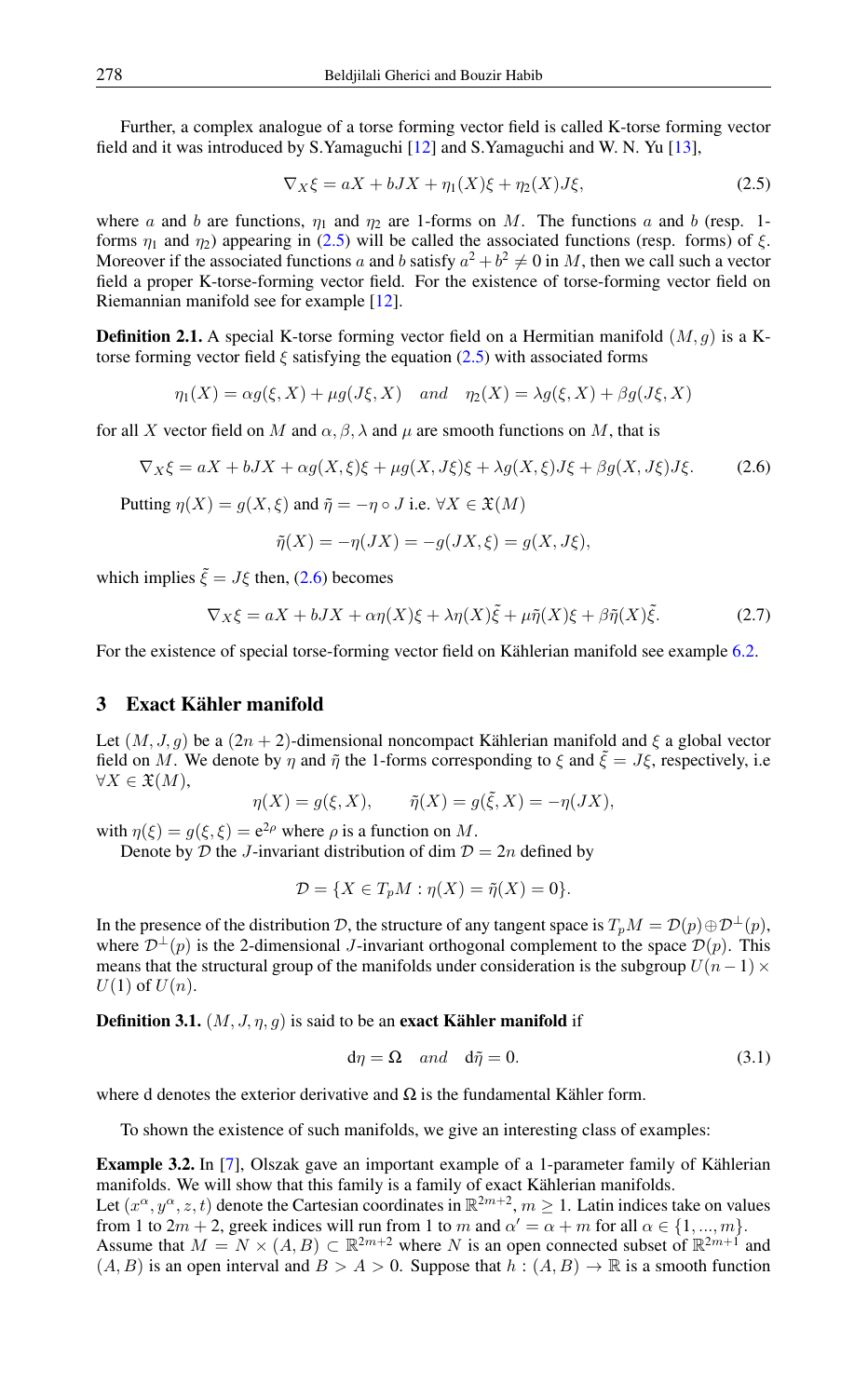which is non-zero at any  $t \in (A, B)$ .

Let  $(e_i)$  be the frame of vector fields on M defined by:

$$
e_{\alpha} = \frac{1}{t} \frac{\partial}{\partial x^{\alpha}}, \ e_{\alpha'} = \frac{1}{t} \left( \frac{\partial}{\partial y^{\alpha}} + 2x^{\alpha} \frac{\partial}{\partial z} \right), \ e_{2m+1} = \frac{1}{t^2 h} \frac{\partial}{\partial z}, \ e_{2m+2} = th \frac{\partial}{\partial t},
$$

and let  $(\theta^i)$  be the dual frame of differential 1-forms,

$$
\theta^{\alpha} = t dx^{\alpha}, \ \theta^{\alpha'} = t dy^{\alpha}, \ \theta^{2m+1} = t^2 h(-2 \sum_{\lambda} x^{\lambda} dy^{\lambda} + dz), \ \theta^{2m+2} = \frac{1}{th} dt.
$$

For the non-zero Lie brackets of  $(e_i)$ , we have:

$$
[e_{\alpha}, e_{\beta'}] = 2h\delta_{\alpha\beta}e_{2m+1}, \qquad [e_{\alpha}, e_{2m+2}] = he_{\alpha},
$$

 $[e_{\alpha}, e_{2m+2}] = he_{\alpha'}, \qquad [e_{2m+1}, e_{2m+2}] = (2h + th')e_{2m+1}.$ 

Define an almost complex structure  $J$  on  $M$  by assuming

$$
Je_{\alpha}=e_{\alpha'}
$$
 ,  $Je_{\alpha'}=-e_{\alpha}$  ,  $Je_{2m+1}=e_{2m+2}$  ,  $Je_{2m+2}=-e_{2m+1}$ 

For the Nijenhuis tensor  $N_j$ , it can be checked that

$$
N_j(e_i, e_j) = [Je_i, Je_j] - J[e_i, Je_j] - J[Je_i, e_j] + J^2[e_i, e_j] = 0,
$$

for any  $i, j$ . By the Newlander-Nirenberg theorem,  $J$  is a complex structure on  $M$ . Let g be the Riemannian metric on M for which  $(e_i)$  is an orthonormal frame, so that  $g =$  $\sum \theta^i \otimes \theta^i$ . It is obvious that the pair  $(J, g)$  is a Hermitian structure on M. For the fundamental form  $\Omega$ ,  $\Omega(X, Y) = g(X, JY)$ , we have

$$
\Omega = -2\sum_{\lambda} \theta^{\lambda} \wedge \theta^{\bar{\lambda}} - 2\theta^{2m+1} \wedge \theta^{2m+2}
$$
  
= 
$$
-2t^{2} \sum_{\lambda} dx^{\lambda} \wedge dy^{\lambda} - 2t \Big( \sum_{\lambda} -2x^{\lambda} dy^{\lambda} \wedge dt + dz \wedge dt \Big)
$$
  
= 
$$
d\Big(t^{2} \Big(-2 \sum_{\lambda} x_{\lambda} dy^{\lambda} + dz\Big)\Big),
$$

Putting

$$
\eta = t^2 \left( -2 \sum_{\lambda} x_{\lambda} dy^{\lambda} + dz \right) = \frac{1}{h} \theta^{2m+1},
$$

we get

$$
\xi = \frac{1}{h}e_{2m+1},
$$
  $\tilde{\xi} = \frac{1}{h}e_{2m+2},$   $\tilde{\eta} = \frac{1}{h}\theta^{2m+2}.$ 

Hence  $\Omega$  is closed, i.e.,  $d\Omega = 0$ . Thus, the pair  $(J, g)$  becomes a Kählerian structure on M. On the other hand, since  $\Omega$  is exact, i.e.,  $d\eta = \Omega$  and  $d\tilde{\eta} = 0$  then  $(M, J, \eta, g)$  is an exact Kählerian manifold with  $e^{\rho} = \frac{1}{h}$ .

It should be noted here, that every exact Kählerian manifold is a Kählerian manifold but the converse is not true in general. The following example confirms this.

**Example 3.3.** Let  $\{x, y, z, t\}$  denote the Cartesian coordinates on  $F^4 := \mathbb{R}^2 \times \mathbb{H}^2$  where  $\mathbb{H}^2 =$  $\{\omega \in \mathbb{C} \mid Im(\omega) > 0\}$  denotes the hyperbolic plane. The complex structure J and the Kählerian metric  $g$  are given in [\[3\]](#page-11-5), [\[8\]](#page-11-6) and [\[9\]](#page-11-7) by:

$$
J\frac{\partial}{\partial x} = \frac{-z}{t}\frac{\partial}{\partial x} - \frac{1}{t}\frac{\partial}{\partial y}, \quad J\frac{\partial}{\partial y} = \frac{z^2 + t^2}{t}\frac{\partial}{\partial x} + \frac{z}{t}\frac{\partial}{\partial y}, \quad J\frac{\partial}{\partial z} = \frac{\partial}{\partial t}, \quad J\frac{\partial}{\partial t} = -\frac{\partial}{\partial z},
$$

$$
g = \frac{1}{t}(dx - zdy)^2 + tdy^2 + \frac{1}{4t^2}(dz^2 + dt^2).
$$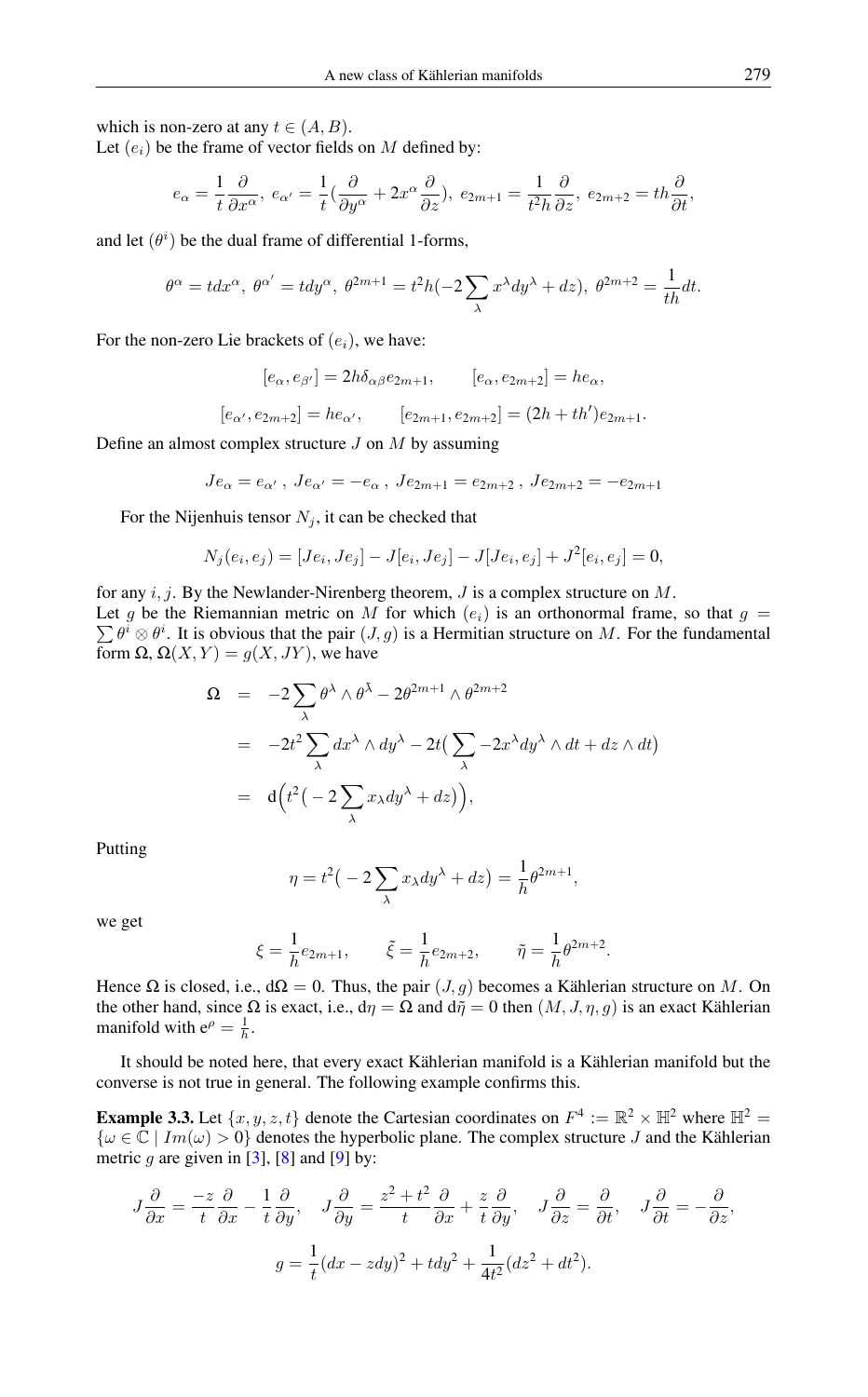The Kählerian manifold  $(F^4, J, g)$  possesses a fundamental 2-form Ω, given by

$$
\Omega = 2dx \wedge dy - \frac{1}{2t^2} dz \wedge dt
$$

$$
= d(2xdy - \frac{1}{2t}dz),
$$

putting  $\eta = 2x dy - \frac{1}{2t} dz$  and knowing that  $\tilde{\eta} = -\eta \circ J$  we obtain

$$
\tilde{\eta} = \frac{2x}{t} dx - \frac{2xz}{t} dy - \frac{1}{2t} dt.
$$

We can easily see that  $d\tilde{\eta} \neq 0$ . So,  $(F^4, J, g)$  is not an exact Kählerian manifold.

### 4 From Sasakian manifold to exact Kählerian manifold

For this construction, we use our techniques included in [\[2\]](#page-11-8).

<span id="page-4-0"></span>Let  $(M^{2n+1}, \varphi, \xi, \eta, g)$  be a Sasakian manifold and  $(\overline{M} = \mathbb{R} \times M, J, \overline{g})$  the 1-parameter family of Kählerian structures defined by (see [\[1\]](#page-11-9) and [\[2\]](#page-11-8) ):

$$
\begin{cases} \overline{g} = dt^2 + f^2 g + f^2 (f'^2 - 1) \eta \otimes \eta, \\ J(a \frac{\partial}{\partial t}, X) = \left( f f' \eta(X) \frac{\partial}{\partial t}, \varphi X - \frac{a}{f f'} \xi \right), \end{cases} \tag{4.1}
$$

where  $f = f(t) \in C^{\infty}(\mathbb{R})$  and  $ff' \neq 0$  anywhere. The fundamental 2-form  $\overline{\Omega}$  of  $(J,\overline{g})$  is

$$
\overline{\Omega}\Big(\big(a\frac{\partial}{\partial t}, X\big), \big(b\frac{\partial}{\partial t}, Y\big)\Big) = \overline{g}\Big(\big(a\frac{\partial}{\partial t}, X\big), J\big(b\frac{\partial}{\partial t}, Y\big)\Big),
$$

we can check that is very simply as follows:

$$
\overline{\Omega} = f(2f' dt \wedge \eta + f\phi)
$$
  
= d(f<sup>2</sup>\eta),

where  $\phi$  denotes the fundamental 2-form of  $(\varphi, \xi, \eta, g)$ . Putting

$$
\overline{\eta }=f^{2}\eta ,
$$

we get

$$
\tilde{\overline{\eta}} = -\overline{\eta} \circ J = -f^2 \eta \circ J.
$$

Since the vanishing of the differential 2-form  $d\tilde{\eta}$  is a necessary condition for this construction, from formula

$$
2\mathrm{d}\widetilde{\overline{\eta}}(\overline{X},\overline{Y})=\overline{X}\big(\overline{\widetilde{\eta}}(\overline{Y})\big)-\overline{Y}\big(\overline{\widetilde{\eta}}(\overline{X})\big)-\overline{\widetilde{\eta}}([\overline{X},\overline{Y}]),
$$

for all vector fields  $\overline{X}$  and  $\overline{Y}$  on  $\overline{M}$ , one easily obtains

$$
d\tilde{\overline{\eta}}(X,Y) = 0, \qquad d\tilde{\overline{\eta}}(X,\frac{\partial}{\partial t}) = 0,
$$

for all vector fields X and Y on  $M^{2n+1}$ , which proves that  $d\tilde{\overline{\eta}} = 0$  and so  $(\overline{M} = \mathbb{R} \times M, J, \overline{\eta}, \overline{g})$ is a 1-parameter family of exact Kählerian manifolds.

**Example 4.1.** For this example, we rely on the example of Blair [\[4\]](#page-11-2). We know that  $\mathbb{R}^{2n+1}$  with coordinates  $(x^i, y^i, z)$ ,  $i = 1..n$ , admits the Sasakian structure

$$
g = \frac{1}{4} \begin{pmatrix} \delta_{ij} + y^i y^j & 0 & -y^i \\ 0 & \delta_{ij} & 0 \\ -y^j & 0 & 1 \end{pmatrix}, \qquad \varphi = \begin{pmatrix} 0 & \delta_{ij} & 0 \\ -\delta_{ij} & 0 & 0 \\ 0 & y^j & 0 \end{pmatrix},
$$
  

$$
\xi = 2 \left( \frac{\partial}{\partial z} \right), \qquad \eta = \frac{1}{2} (dz - y^i dx^i).
$$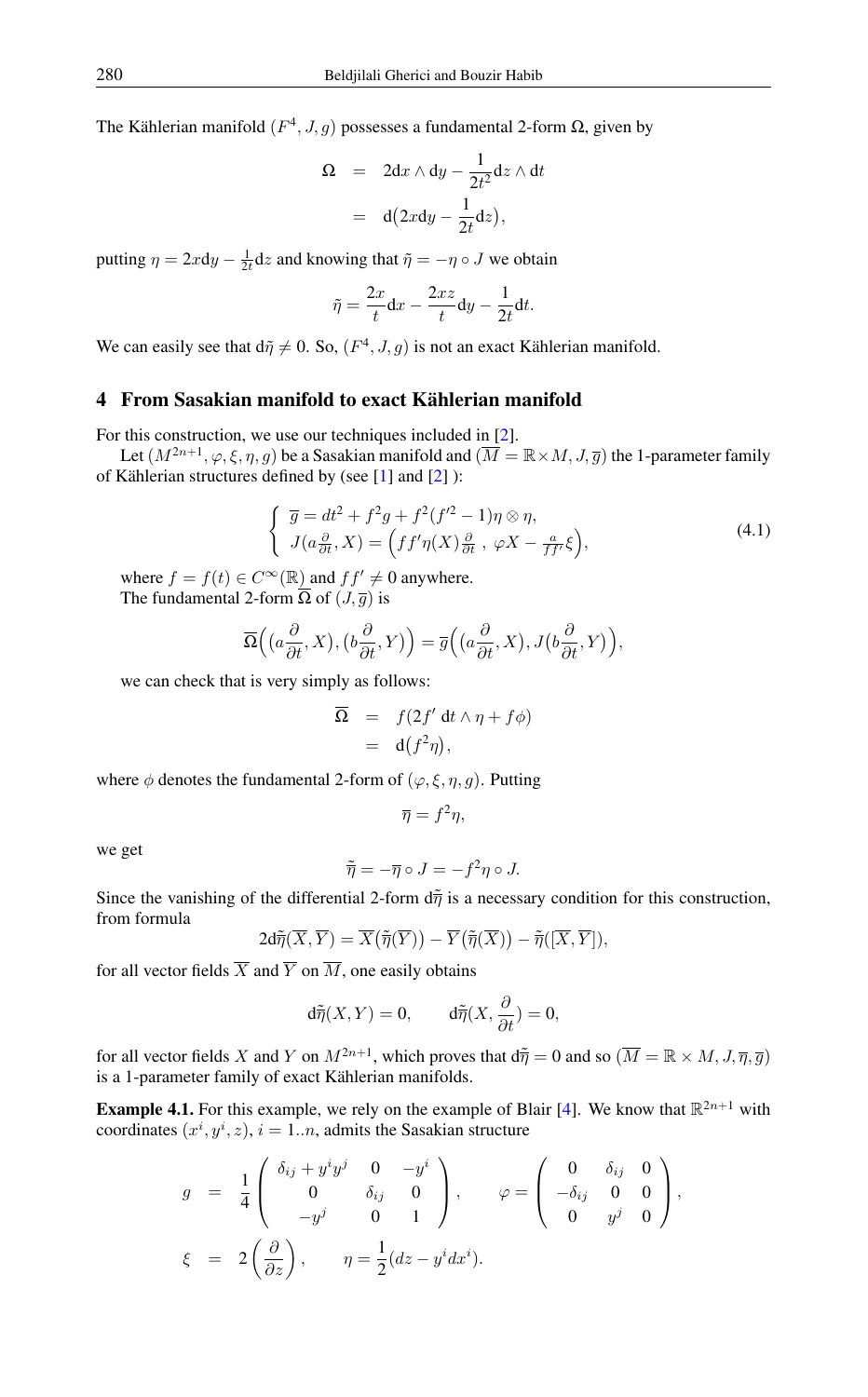So, using this structure and formulas [\(4.1\)](#page-4-0), we can define a family of exact Kählerian structures  $(J, \overline{\eta}, \overline{g})$  on  $\mathbb{R}^{2n+2}$  as follows

$$
\overline{g} = \begin{pmatrix}\n1 & 0 & 0 & 0 \\
0 & \frac{1}{4}f^2(\delta_{ij} + f'^2 y^i y^j) & 0 & -\frac{1}{4}f^2 f'^2 y^i \\
0 & 0 & \frac{\delta_{ij}}{4}f^2 & 0 \\
0 & -\frac{1}{4}f^2 f'^2 y^j & 0 & \frac{1}{4}f^2 f'^2\n\end{pmatrix}
$$
\n
$$
J = \begin{pmatrix}\n0 & -\frac{1}{2}y^j f f' & 0 & \frac{1}{2}f f' \\
0 & 0 & \delta_{ij} & 0 \\
0 & -\delta_{ij} & 0 & 0 \\
-\frac{2}{f f'} & 0 & y^j & 0\n\end{pmatrix}.
$$

We can easily check that

$$
\overline{\Omega} = d\overline{\eta} = d(f^2 \eta) \quad and \quad d\tilde{\overline{\eta}} = d\Big(\frac{f}{f'}dt\Big) = 0.
$$

<span id="page-5-1"></span>**Remark 4.2.** Since any exact Kahlerian manifold has an exact 2-form (i.e.  $\Omega = d\eta$ ) then, by using the Proposition 7 in [\[1\]](#page-11-9), we can confirm the inverse, i.e. we can construct a Sasakian manifold from an exact Kahlerian manifold.

### 5 Biconformal Transformations of exact Kähler metrics

It is well known that any conformal transformation

$$
\overline{g} = fg
$$
,  $f > 0$  and  $df \neq 0$ 

of the metric g in a Kähler manifold  $(M, J, g)$  gives rise to a Hermitian manifold  $(M, J, \overline{g})$  which is no longer Kählerian.

The aim of our considerations in this section is to find the class of J-invariant distributions which admit biconformal changes of the given exact Kähler metric so that the new metrics continue being exact Kählerian.

Let  $(M, J, \eta, g)$  be an exact Kählerian manifold. Putting

<span id="page-5-0"></span>
$$
g' = 2fg + \eta \otimes \eta + \tilde{\eta} \otimes \tilde{\eta}, \qquad \tilde{\eta} = -\eta \circ J, \tag{5.1}
$$

with  $f > 0$  and  $df \neq 0$ . One can prove that  $(M, g', J)$  is a Hermitian manifold. Its fundamental Kähler form is denoted by  $\Omega'$ . Then, for all  $X, Y \in \mathfrak{X}(M)$  we have

$$
\Omega'(X,Y) = g'(X,JY)
$$
  
=  $2f\Omega(X,Y) - 2(\eta \wedge \tilde{\eta})(X,Y)$ 

i.e.

$$
\Omega'=2f\Omega-2\eta\wedge\tilde{\eta}.
$$

Then,

$$
d\Omega' = 2df \wedge \Omega - 2d\eta \wedge \tilde{\eta}
$$
  
= 2(df -  $\tilde{\eta}$ )  $\wedge \Omega$ ,

which shows that the 2-form  $\Omega'$  is closed (i.e d $\Omega' = 0$ ) if  $\tilde{\eta} = df$ . Then, we get  $\eta = df \circ J$ , in this case, we notice that  $d\tilde{\eta} = 0$  and  $d\eta = \Omega$  which give  $\tilde{\xi} = \text{grad} f$  and  $\xi = -J \text{grad} f$ . On the other hand, replacing  $\eta$  and  $\tilde{\eta}$  in formula [\(5.1\)](#page-5-0), we get

$$
g'=2fg+\big(\mathrm{d} f\circ J\otimes\mathrm{d} f\circ J+\mathrm{d} f\otimes\mathrm{d} f\big),
$$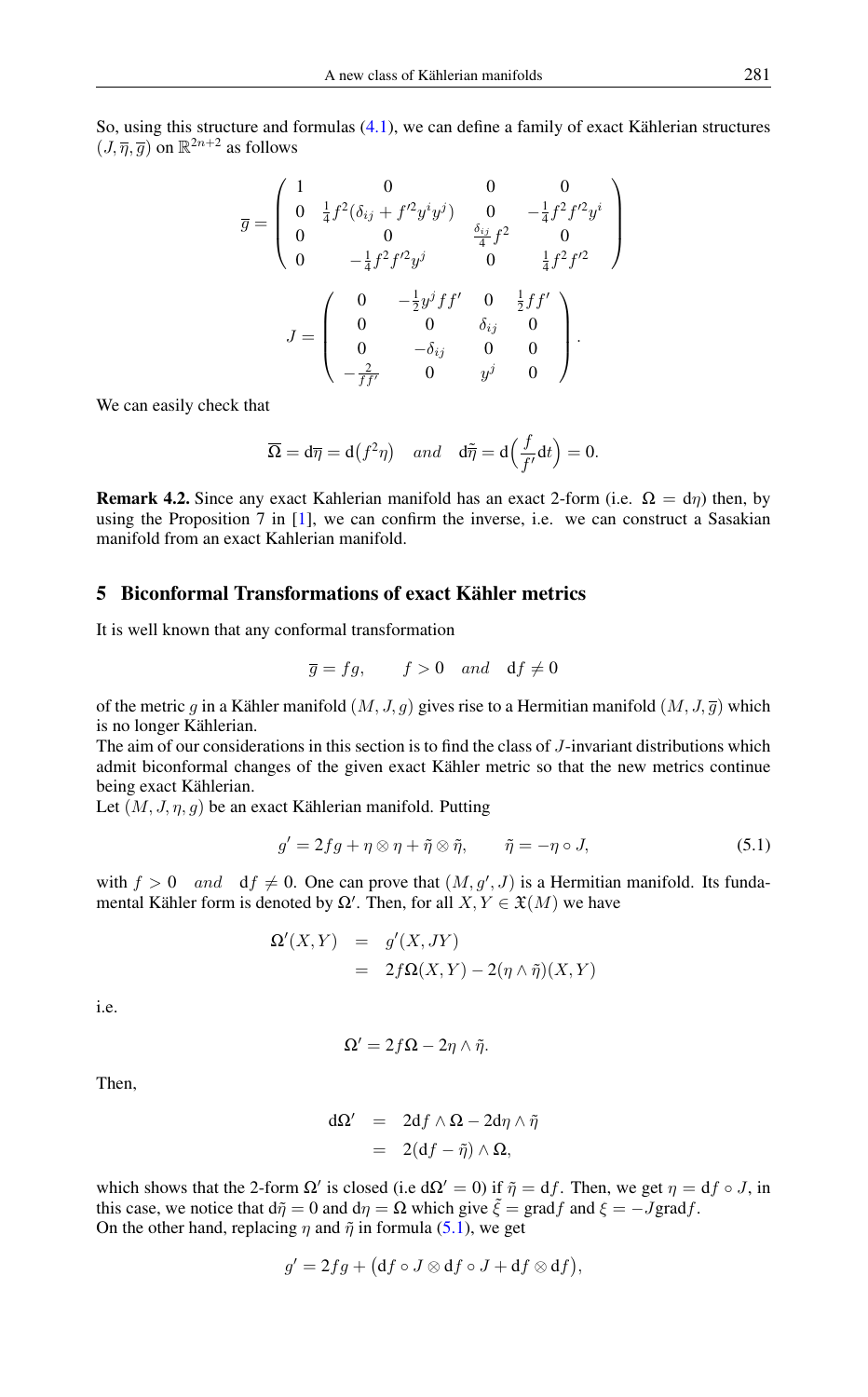and then,

$$
\Omega' = 2f\Omega + 2df \wedge df \circ J
$$
  
= d(2f df \circ J),

putting  $\eta' = 2f \, df \circ J$  we get

$$
\tilde{\eta'} = -\eta' \circ J = 2f \mathrm{d} f = \mathrm{d} f^2,
$$

and we have

 $d\tilde{n'}=0.$ 

Then, we get the following proposition:

Proposition 5.1. *Any biconformal transformation*

$$
g' = 2fg + df \otimes df + df \circ J \otimes df \circ J,
$$

*with*  $f > 0$  *and*  $df \neq 0$  *of the metric g in an exact Kählerian manifold*  $(M, J, \eta, g)$  *where*  $\eta={\rm d} f\circ J$ , gives rise to an exact Kählerian manifold  $(M,J,\eta',g')$  where  $\eta'=2f\eta=2f~{\rm d} f\circ J.$ 

# 6 η-Kählerian manifolds

While the exact Kählerian manifold is an area of possible future research, we focus on an interesting case. First of all, we prepare

<span id="page-6-0"></span>Lemma 6.1. *Let* (M, J, η, g) *be an exact Kählerian manifold. We have*

- 1)  $\nabla_{JX}\xi + J\nabla_X\xi = 2X$ ,
- 2)  $\nabla_{\xi} \xi = -2\tilde{\xi} + e^{2\rho} \text{grad}\rho,$
- 3)  $\nabla_{\tilde{\xi}} \xi = -e^{2\rho} J \text{grad} \rho$ ,

4)  $\nabla_{\xi} \tilde{\xi} + \nabla_{\tilde{\xi}} \xi = 2\xi$ , where  $\nabla$  denotes the Levi-Civita connection of a Riemannian metric.

*Proof.* For all  $X, Y \in \mathfrak{X}(M)$  we have

$$
\Omega(X,Y) = d\eta(X,Y) \Leftrightarrow 2g(X,JY) = g(\nabla_X \xi, Y) - g(\nabla_Y \xi, X), \tag{6.1}
$$

For the first formula, just replace  $Y$  by  $JX$ .

For the second, taking  $Y = \xi$  and knowing that

<span id="page-6-1"></span>
$$
g(\nabla_X \xi, \xi) = Xg(\xi, \xi) - g(\xi, \nabla_X \xi)
$$
  
= 
$$
\frac{1}{2}X(e^{2\rho})
$$
  
= 
$$
g(e^{2\rho})
$$
grad $\rho, X$ ),

we get

$$
2g(X, J\xi) = g(e^{2\rho}\text{grad}\rho, X) - g(\nabla_{\xi}\xi, X),
$$

for all  $X \in \mathfrak{X}(M)$ , then

 $\nabla_{\xi} \xi = -2\tilde{\xi} + e^{2\rho} \text{grad}\rho.$ 

For the third one, we have

$$
d\tilde{\eta}(X,Y) = 0 \Leftrightarrow g(\nabla_X \tilde{\xi}, Y) - g(\nabla_Y \tilde{\xi}, X) = 0,\tag{6.2}
$$

for  $Y = \tilde{\xi}$  and knowing that  $g(\nabla_X \tilde{\xi}, \tilde{\xi}) = g(e^{2\rho} \text{grad}\rho, X)$ , we get

$$
\nabla_{\xi}\tilde{\xi} = e^{2\rho}\text{grad}\rho \Leftrightarrow \nabla_{\tilde{\xi}}\xi = -e^{2\rho}J\text{grad}\rho.
$$

Finally,

$$
\nabla_{\xi}\tilde{\xi} + \nabla_{\tilde{\xi}}\xi = J\nabla_{\xi}\xi + \nabla_{\tilde{\xi}}\xi = 2\xi.
$$

 $\Box$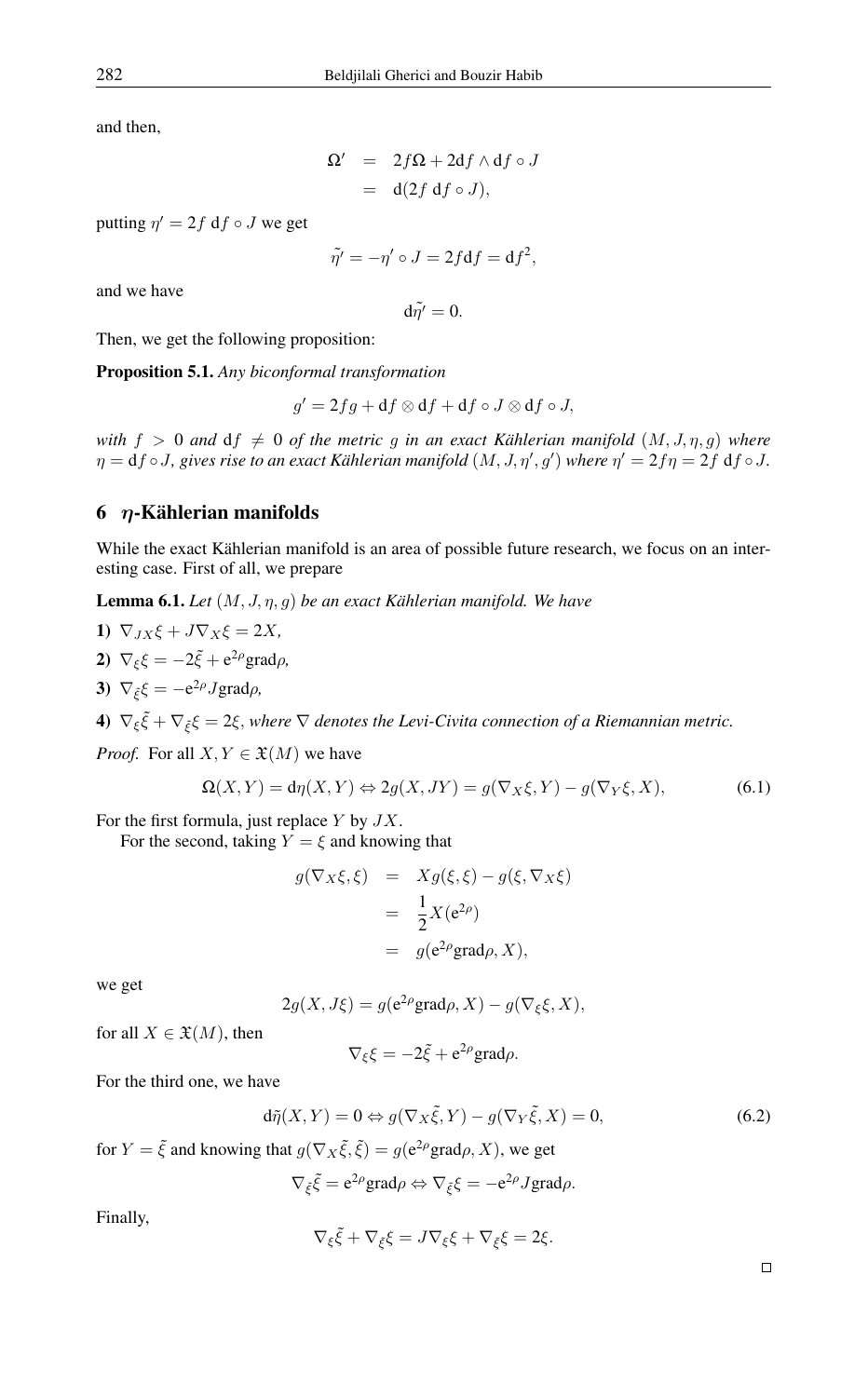Regarding the lemma [6.1,](#page-6-0) one can ask if it is possible that  $\xi$  is a K-torse forming vector field. For the answer, assuming (see  $(2.7)$ )

<span id="page-7-0"></span>
$$
\nabla_X \xi = aX + bJX + \alpha \eta(X)\xi - \lambda \eta(X)\tilde{\xi} + \mu \tilde{\eta}(X)\xi - \beta \tilde{\eta}(X)\tilde{\xi},\tag{6.3}
$$

where  $a, b, \alpha, \beta, \lambda, \mu$  are functions on M.

First, we have for all  $X \in \mathfrak{X}(M)$ 

<span id="page-7-1"></span>
$$
g(\nabla_X \xi, \xi) = e^{2\rho} X(\rho) \Leftrightarrow (a + e^{2\rho} \alpha) \xi - (b - e^{2\rho} \mu) \tilde{\xi} = e^{2\rho} \text{grad} \rho,
$$

which gives

$$
\alpha = e^{-2\rho} \Big( \xi(\rho) - a \Big) \quad \text{and} \quad \mu = e^{-2\rho} \Big( \tilde{\xi}(\rho) + b \Big), \tag{6.4}
$$

knowing that  $\nabla_{\xi} \xi = -2\tilde{\xi} + e^{2\rho} \text{grad}\rho$  (see lemma [6.1\)](#page-6-0), we get

<span id="page-7-2"></span>
$$
\lambda = e^{-2\rho} \left( 2 + b - \tilde{\xi}(\rho) \right),\tag{6.5}
$$

replacing formula (2) from lemma  $6.1$  in  $(6.3)$ , we get

<span id="page-7-3"></span>
$$
\beta = e^{-2\rho} \Big( \xi(\rho) + a \Big), \tag{6.6}
$$

replacing  $(6.4)$ ,  $(6.5)$  and  $(6.6)$  in  $(6.3)$  we obtain

<span id="page-7-4"></span>
$$
\nabla_X \xi = aX + bJX + e^{-2\rho} \Big( \xi(\rho) - a \Big) \eta(X) \xi + e^{-2\rho} \Big( \tilde{\xi}(\rho) - b - 2 \Big) \eta(X) \tilde{\xi}
$$
  
+ 
$$
e^{-2\rho} \Big( \tilde{\xi}(\rho) + b \Big) \tilde{\eta}(X) \xi - e^{-2\rho} \Big( \xi(\rho) + a \Big) \tilde{\eta}(X) \tilde{\xi}.
$$
 (6.7)

On the other hand, using  $(6.7)$  in the equation

$$
2d\tilde{\eta}(X,Y) = 0 \Leftrightarrow g(\nabla_X \xi, JY) = g(\nabla_Y \xi, JX),
$$

we get  $a = 0$ , so

<span id="page-7-5"></span>
$$
\nabla_X \xi = bJX + e^{-2\rho} \xi(\rho) \eta(X) \xi + e^{-2\rho} \left( \tilde{\xi}(\rho) - b - 2 \right) \eta(X) \tilde{\xi}
$$
  
+ 
$$
e^{-2\rho} \left( \tilde{\xi}(\rho) + b \right) \tilde{\eta}(X) \xi - e^{-2\rho} \xi(\rho) \tilde{\eta}(X) \tilde{\xi}.
$$
 (6.8)

Using  $(6.8)$  in  $(6.1)$  we have

$$
g(X,JY) = g\Big(-bX + (1+b)\big(\eta(X)\xi + \tilde{\eta}(X)\tilde{\xi}\big), JY\Big),
$$

which gives

$$
(1 + b)(-X + \eta(X)\xi + \tilde{\eta}(X)\tilde{\xi}) = 0,
$$

which implies that  $b = -1$  finally, we find

$$
\nabla_X \xi = -JX + e^{-2\rho} \xi(\rho) \eta(X) \xi + e^{-2\rho} \left( \tilde{\xi}(\rho) - 1 \right) \eta(X) \tilde{\xi}
$$
  
+ 
$$
e^{-2\rho} \left( \tilde{\xi}(\rho) - 1 \right) \tilde{\eta}(X) \xi - e^{-2\rho} \xi(\rho) \tilde{\eta}(X) \tilde{\xi}.
$$

This equality can be written by the form

<span id="page-7-6"></span>
$$
\nabla_X \xi = -JX - e^{-2\rho} \left( 1 - \tilde{\xi}(\rho) + \xi(\rho)J \right) \left( \eta(X)\tilde{\xi} + \tilde{\eta}(X)\xi \right). \tag{6.9}
$$

In the remainder of this paper, we study a type of exact Kählerian manifold which satisfies [\(6.9\)](#page-7-6). Briefly, we denote such a manifold by  $\eta$ -Kählerian manifold.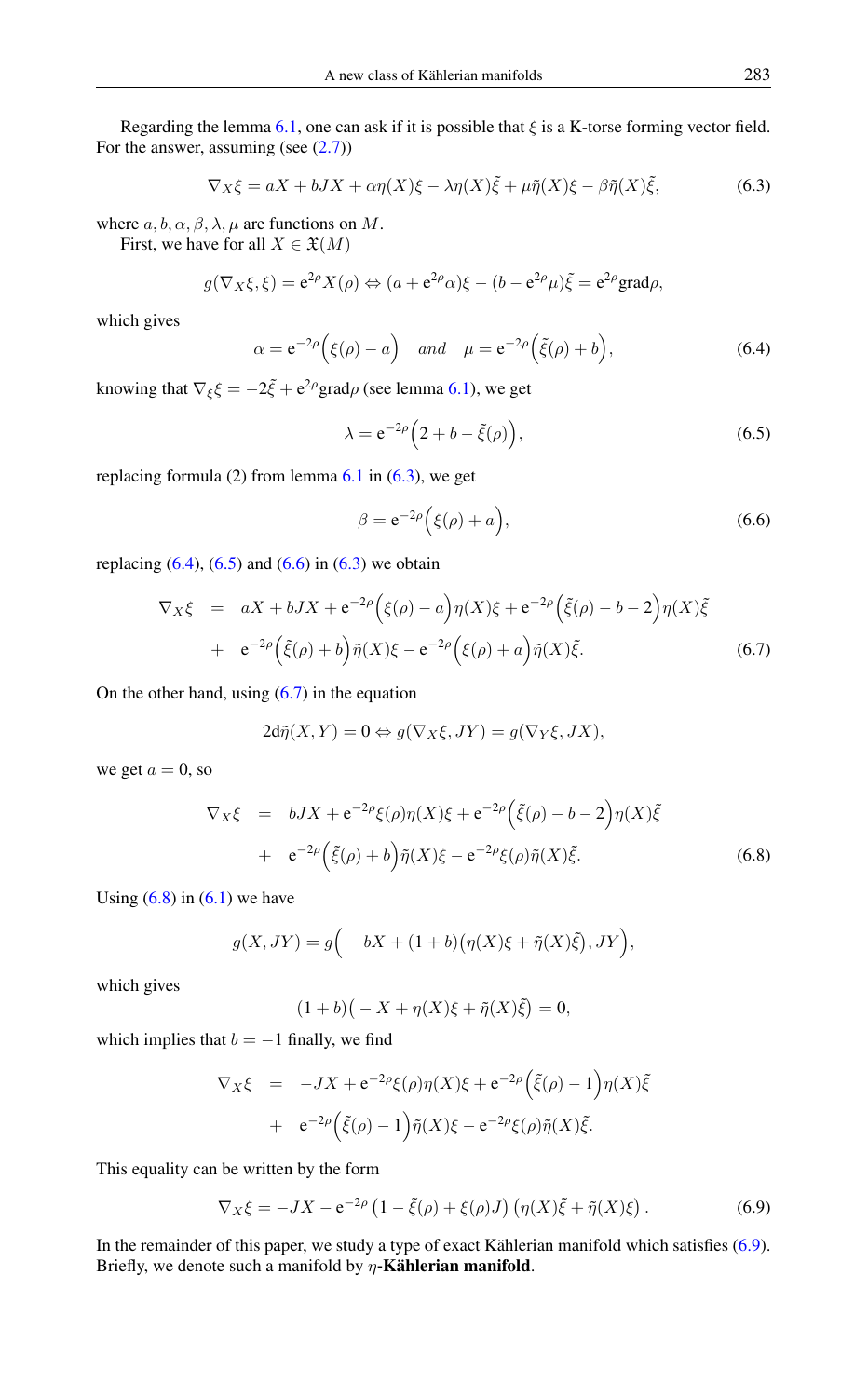<span id="page-8-0"></span>**Example 6.2.** Using the above example [3.2.](#page-2-3) For the Levi-Civita connection corresponding to  $q$ , we have

$$
\nabla_{e_{\alpha}} e_{\beta} = \nabla_{e_{\alpha'}} e_{\beta'} = -h \delta_{\alpha\beta} e_{2m+2},
$$
  
\n
$$
\nabla_{e_{\alpha}} e_{\beta'} = -\nabla_{e_{\alpha'}} e_{\beta} = h \delta_{\alpha\beta} e_{2m+1},
$$
  
\n
$$
\nabla_{e_{\alpha}} e_{2m+1} = \nabla_{e_{2m+1}} e_{\alpha} = -\nabla_{e_{\alpha'}} e_{2m+2} = -h e_{\alpha'},
$$
  
\n
$$
\nabla_{e_{\alpha}} e_{2m+2} = \nabla_{e_{\alpha'}} e_{2m+1} = \nabla_{e_{2m+1}} e_{\alpha'} = h e_{\alpha},
$$
  
\n
$$
\nabla_{e_{2m+1}} e_{2m+1} = -(2h + th') e_{2m+2},
$$
  
\n
$$
\nabla_{e_{2m+1}} e_{2m+2} = (2h + th') e_{2m+1}.
$$

We can easily check that for all  $X \in \mathfrak{X}(M)$ 

$$
\nabla_X \xi = -JX - e^{-2\rho} \left( 1 - \tilde{\xi}(\rho) + \xi(\rho)J \right) \left( \eta(X)\tilde{\xi} + \tilde{\eta}(X)\xi \right),
$$

i.e. for all  $i \in \{2n+2\}$ ,

$$
\nabla_{e_i}\xi = -Je_i - h(h+th')\left(\eta(e_i)\tilde{\xi} + \tilde{\eta}(e_i)\xi\right),
$$

in other words, as long as  $\xi = \frac{1}{h}e_{2m+1}$  we can write

$$
\nabla_{e_i} e_{2m+1} = -hJe_i - he_i \left(\frac{1}{h}\right) e_{2m+1}
$$
  
 
$$
- (h+th') \left(\theta^{e_{2m+1}}(e_i)e_{2m+2} + \theta^{e_{2m+2}}(e_i)e_{2m+1}\right).
$$

The following paragraph establishes a one-to-one correspondence between  $\eta$ -Kählerian manifolds and Sasakian manifolds.

First, using the remark [4.2,](#page-5-1) we can easily conclude that for any η-Kählerian manifold we can build a Sasakian manifold.

For the inverse, we will base on section 4, where we have shown that with a single Sasakian structure we can build a family of  $\eta$ -Kählerian structures.

<span id="page-8-2"></span>Let  $(M^{2n+1}, \varphi, \xi, \eta, g)$  be a Sasakian manifold and  $(\overline{M} = \mathbb{R} \times M, J, \overline{g})$  the 1-parameter family of exact Kählerian structures defined above with  $f^2 = 2t$  and  $t > 0$  which gives:

$$
\begin{cases} \overline{g} = dt^2 + 2tg + (1 - 2t)\eta \otimes \eta \\ JX = \varphi X + \eta(X)\frac{\partial}{\partial t} \\ J\frac{\partial}{\partial t} = -\xi, \end{cases}
$$
 (6.10)

then we have

$$
\overline{\eta} = 2t\eta, \qquad \overline{\tilde{\eta}} = -2t\eta \circ J.
$$

We can check that is very simply as follows:

$$
\overline{\xi} = 2t\xi, \qquad \overline{\tilde{\xi}} = 2t\frac{\partial}{\partial t}, \qquad \rho = \ln 2t.
$$

Using formula  $(6.9)$ , for all X vector field on M, we can get

<span id="page-8-1"></span>
$$
\begin{cases} \nabla_{\frac{\partial}{\partial t}} \overline{\xi} = 2\xi, \\ \nabla_{X} \overline{\xi} = -\varphi X. \n\end{cases} \n\tag{6.11}
$$

On the other hand, for all  $\overline{X}, \overline{Y}$  and  $\overline{Z}$  vectors fields on  $\overline{M}$ , using Koszul's formula for the metric  $\overline{g}$ ,

$$
2\overline{g}(\overline{\nabla}_{\overline{X}}\overline{Y},\overline{Z}) = \overline{X}\overline{g}(\overline{Y},\overline{Z}) + \overline{Y}\overline{g}(\overline{Z},\overline{X}) - \overline{Z}\overline{g}(\overline{X},\overline{Y})
$$
  
-  $\overline{g}(\overline{X}, [\overline{Y},\overline{Z}]) + \overline{g}(\overline{Y}, [\overline{Z},\overline{X}]) + \overline{g}(\overline{Z}, [\overline{X},\overline{Y}],$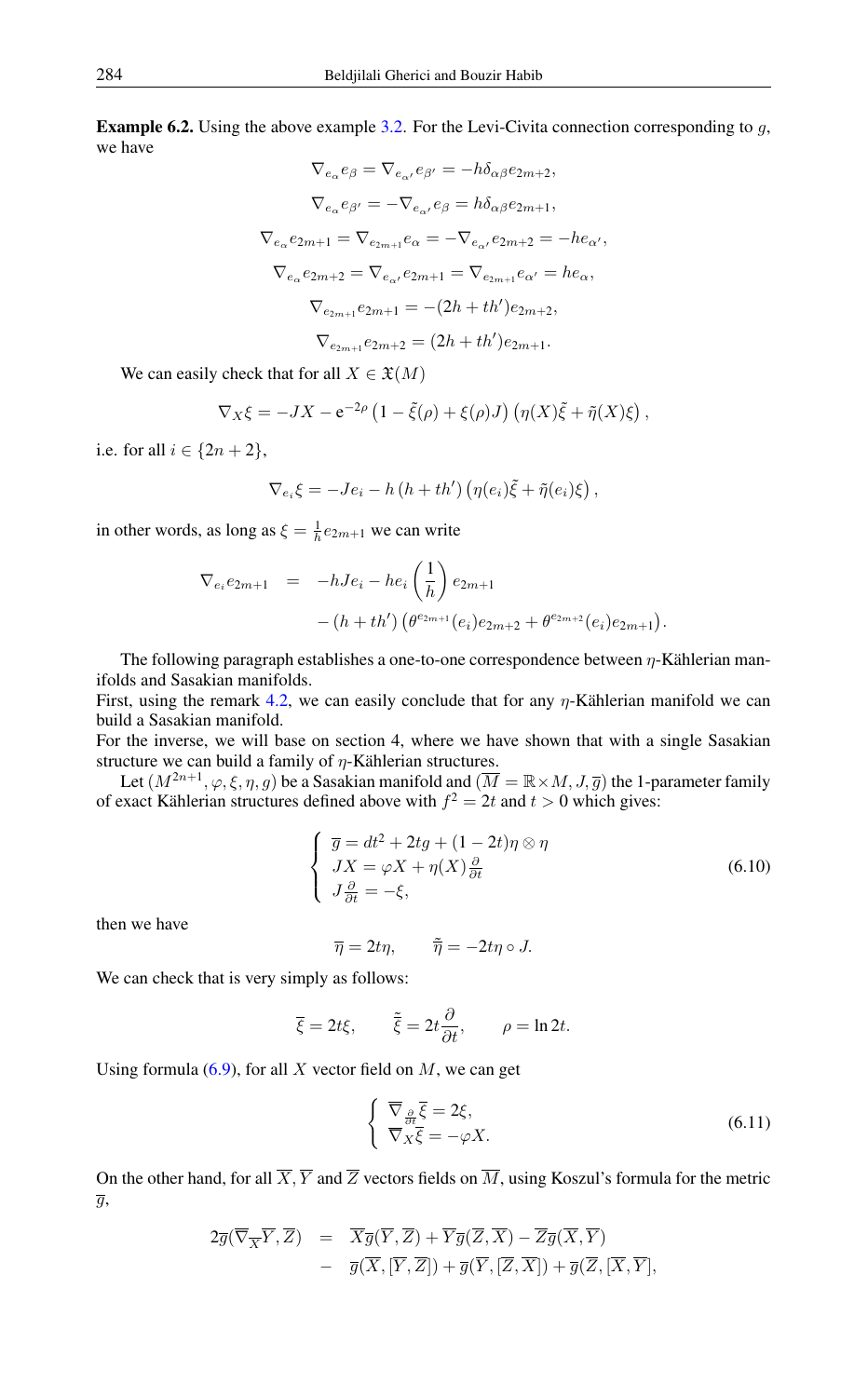we obtain:

$$
\overline{\nabla}_{\frac{\partial}{\partial t}} X = \overline{\nabla}_{X} \frac{\partial}{\partial t} = \frac{1}{2t} (X - \eta(X)\xi)
$$
  

$$
\overline{\nabla}_{X} Y = \nabla_{X} Y + \left(1 - \frac{1}{2t}\right) (\eta(X)\varphi Y + \eta(Y)\varphi X) - g(\varphi X, \varphi Y) \frac{\partial}{\partial t}.
$$

This implies that

$$
\begin{cases} \nabla_{\frac{\partial}{\partial t}} \overline{\xi} = 2\xi + 2t \overline{\nabla}_{\frac{\partial}{\partial t}} \xi = 2\xi \\ \nabla_X \overline{\xi} = 2t \overline{\nabla}_X \xi = -\varphi X. \n\end{cases} \tag{6.12}
$$

Comparing this result with  $(6.11)$ , we can state the following theorem:

**Theorem 6.3.** Let  $(M, \varphi, \xi, \eta, g)$  be a Sasakian manifold. The product  $\tilde{M} = \mathbb{R} \times M$  provided *with the almost Hermitian structure* (J, g) *given in [\(6.10\)](#page-8-2) is an* η*-Kählerian manifold.*

<span id="page-9-0"></span>Lemma 6.4. *For all* η*-Kählerian manifold, we have*

grad 
$$
e^{2\rho} = 2(\tilde{\xi}(\rho)\tilde{\xi} + \xi(\rho)\xi),
$$
 (6.13)

 $with |\xi| = e^{\rho}.$ 

*Proof.* In formula [\(6.9\)](#page-7-6), replacing X with  $\xi$  we get

$$
\nabla_{\xi}\xi = -2\tilde{\xi} + \xi(\rho)\xi + \tilde{\xi}(\rho)\tilde{\xi}.
$$
\n(6.14)

Comparing this result with the formula (1) in lemma [6.4](#page-9-0) we obtain

$$
\text{grad}\rho = e^{-2\rho} \Big( \tilde{\xi}(\rho)\tilde{\xi} + \xi(\rho)\xi \Big). \tag{6.15}
$$

This completes the proof of the lemma.

The famous equation [\(6.9\)](#page-7-6) gives important informations about the curvature properties of  $\eta$ -Kähler manifold. We start with the first proposition

<span id="page-9-3"></span>Proposition 6.5. *Let* (M, J, η, g) *be an* η*-Kählerian manifold. Then we have:*

<span id="page-9-1"></span>
$$
R(X,Y)\xi = -(\nabla_X T_\rho)(\eta(Y)\tilde{\xi} + \tilde{\eta}(Y)\xi) + (\nabla_Y T_\rho)(\eta(X)\tilde{\xi} + \tilde{\eta}(X)\xi)
$$
  
- 
$$
T_\rho((X \wedge Y)\xi + (JX \wedge JY)\xi + 2g(X,JY)J\xi), \qquad (6.16)
$$

*where*  $T_{\rho} = e^{-2\rho} (1 - \tilde{\xi}(\rho) + \xi(\rho)J)$ .

$$
R(X,\xi)Y = (\nabla_Y T_\rho)(\eta(X)\tilde{\xi} + \tilde{\eta}(X)\xi) + (\eta(X)\eta(Y)
$$
(6.17)  
\n
$$
-\tilde{\eta}(X)\tilde{\eta}(Y)\text{grad}(e^{-2\rho}\xi(\rho))
$$
\n
$$
-(\eta(X)\tilde{\eta}(Y) + \tilde{\eta}(X)\eta(Y)\text{grad}(e^{-2\rho}(1-\tilde{\xi}(\rho)))
$$
\n
$$
-T_\rho((X \wedge \xi)Y + (JX \wedge J\xi)Y + 2\tilde{\eta}(X)JY),
$$
(6.18)

<span id="page-9-2"></span>
$$
S(X,\xi) = 2e^{-2\rho}(\tilde{\xi}(\rho)\eta(X) + \xi(\rho)\tilde{\eta}(X)) + (\xi(e^{-2\rho}\xi(\rho)) + \tilde{\xi}(e^{-2\rho}\tilde{\xi}(\rho))) \eta(X) -2(n+2)e^{-2\rho} ((1-\tilde{\xi}(\rho))\eta(X) + \xi(\rho)\tilde{\eta}(X)).
$$
 (6.19)

*where* R *denote the curvature tensor and* S *is the Ricci curvature defined in [\(2.1\)](#page-0-0) and [\(2.2\)](#page-0-1) respectively and*  $(X \wedge Y)Z = g(Y, Z)X - g(X, Z)Y$  *for all vectors fields* X *and* Y *on* M.

 $\Box$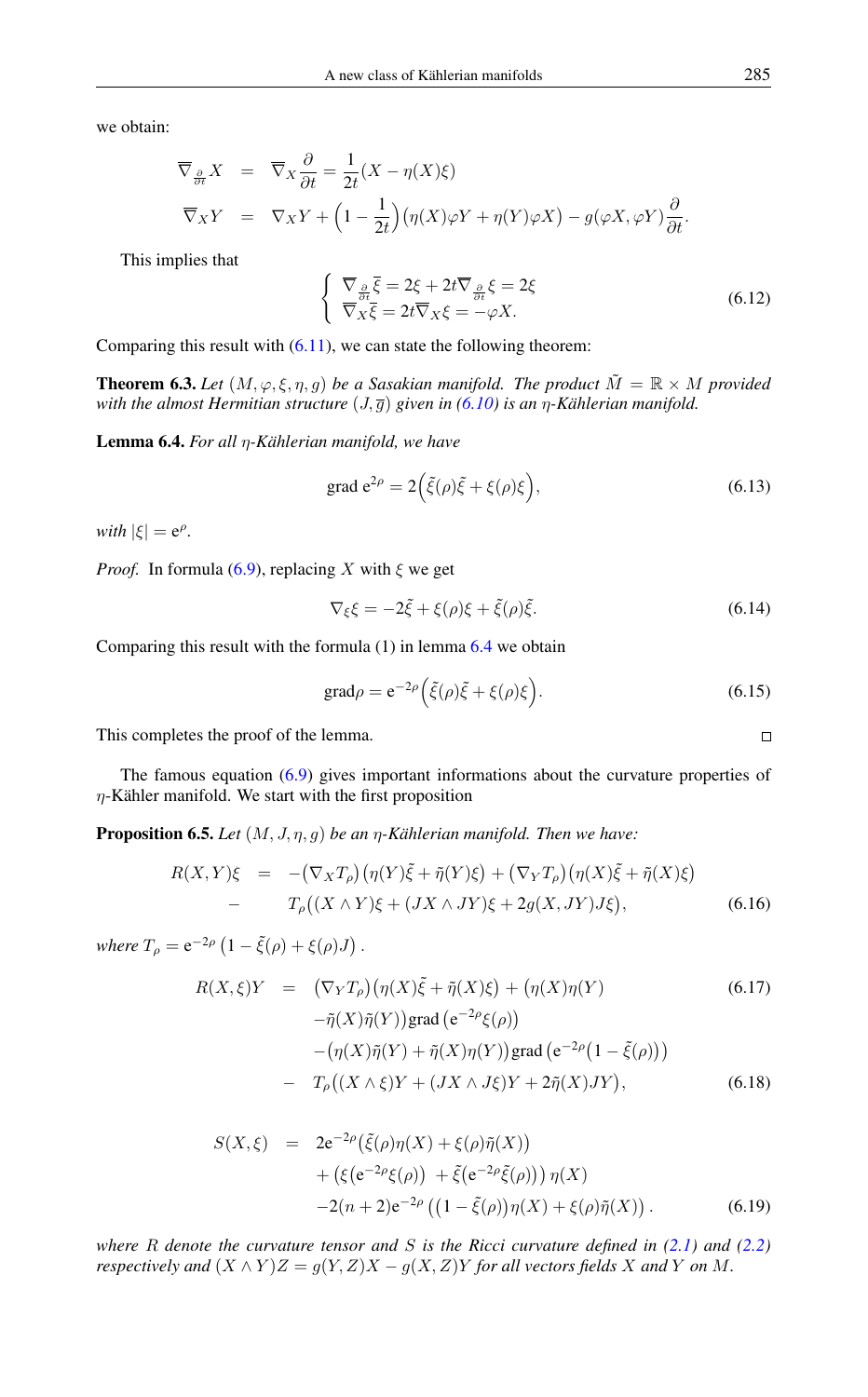*Proof.* The relation [\(6.16\)](#page-9-1) follows from [\(2.1\)](#page-0-0) with  $Z = \xi$  and formula [\(6.9\)](#page-7-6). For the second relation, we have for all vectors fields  $X, Y, Z$  on  $M$ 

$$
g(R(X,\xi)Y,Z) = -g(R(Y,Z)\xi,X),
$$

and using  $(6.16)$ . Finally, knowing that

$$
S(X,Y) = \sum_{i=1}^{2n+2} g(R(X, e_i)e_i, Y),
$$

then

$$
S(X,\xi) = -\sum_{i=1}^{2n+2} g(R(X,e_i)\xi, e_i),
$$

using  $(6.16)$ , we obtain  $(6.19)$ . This completes the proof of the proposition.

Notice that, from equation  $(6.16)$  we can get

$$
R(\xi, \tilde{\xi}, \xi, \tilde{\xi}) = e^{2\rho} \left( 4 - \xi(\xi(\rho)) - \tilde{\xi}(\tilde{\xi}(\rho)) + 2\xi(\rho)^2 + 2\tilde{\xi}(\rho)^2 - 6\tilde{\xi}(\rho) \right).
$$

If  $\xi$  is a global unit vector field (i.e.  $\rho = 0$ ), then the holomorphic sectional curvature of the plane section generated by  $\{\xi, \tilde{\xi}\}\$ is −4.

#### 7 Some kinds of  $\eta$ -Kählerian manifolds

In this section we will highlight two important kinds of  $\eta$ -Kählerian manifolds.

### 7.1  $n$ -U-Kählerian manifold

**Definition 7.1.** An  $\eta$ -U-Kählerian manifold is an  $\eta$ -Kählerian manifold where  $\eta$  is an unit 1-form i.e.  $\eta(\xi) = 1$ .

Let  $(M, J, \eta, q)$  be an  $\eta$ -U-Kählerian manifold. Since  $\eta(\xi) = 1$  i.e.  $\rho = 0$ , from the formula [\(6.9\)](#page-7-6) we get

$$
\nabla_X \xi = -JX - \eta(X)\tilde{\xi} - \tilde{\eta}(X)\xi,
$$

and the proposition [6.5](#page-9-3) becomes:

Proposition 7.2. *Let* (M, J, η, g) *be an* η*-U-Kählerian manifold. Then we have:*

$$
R(X,Y)\xi = -(X \wedge Y)\xi - (JX \wedge JY)\xi - 2g(X,JY)J\xi, \tag{7.1}
$$

$$
R(X,\xi)Y = -(X \wedge \xi)Y - (JX \wedge J\xi)Y - 2\tilde{\eta}(X)JY, \tag{7.2}
$$

$$
S(X,\xi) = -2(n+2)\eta(X)
$$
\n(7.3)

**Example 7.3.** Using the above example [3.2.](#page-2-3) Taking  $\rho = 0$  i.e.  $h = 1$  we get an  $\eta$ -U-Kählerian manifold.

#### 7.2  $\eta$ -K-Kählerian manifold

**Definition 7.4.** An  $\eta$ -K-Kählerian manifold is an  $\eta$ -Kählerian manifold where  $\xi$  is a Killing vector field with respect to g.

Let  $(M, J, \eta, g)$  be an  $\eta$ -Kählerian manifold. We have for all vectors fields X and Y on M

$$
d\eta(X,Y) = g(X,JY) \Leftrightarrow g(\nabla_X \xi, Y) - g(\nabla_Y \xi, X) = 2g(X,JY)
$$
  

$$
\Leftrightarrow g(\nabla_X \xi, Y) = 2g(X,JY) + g(\nabla_Y \xi, X).
$$

 $\Box$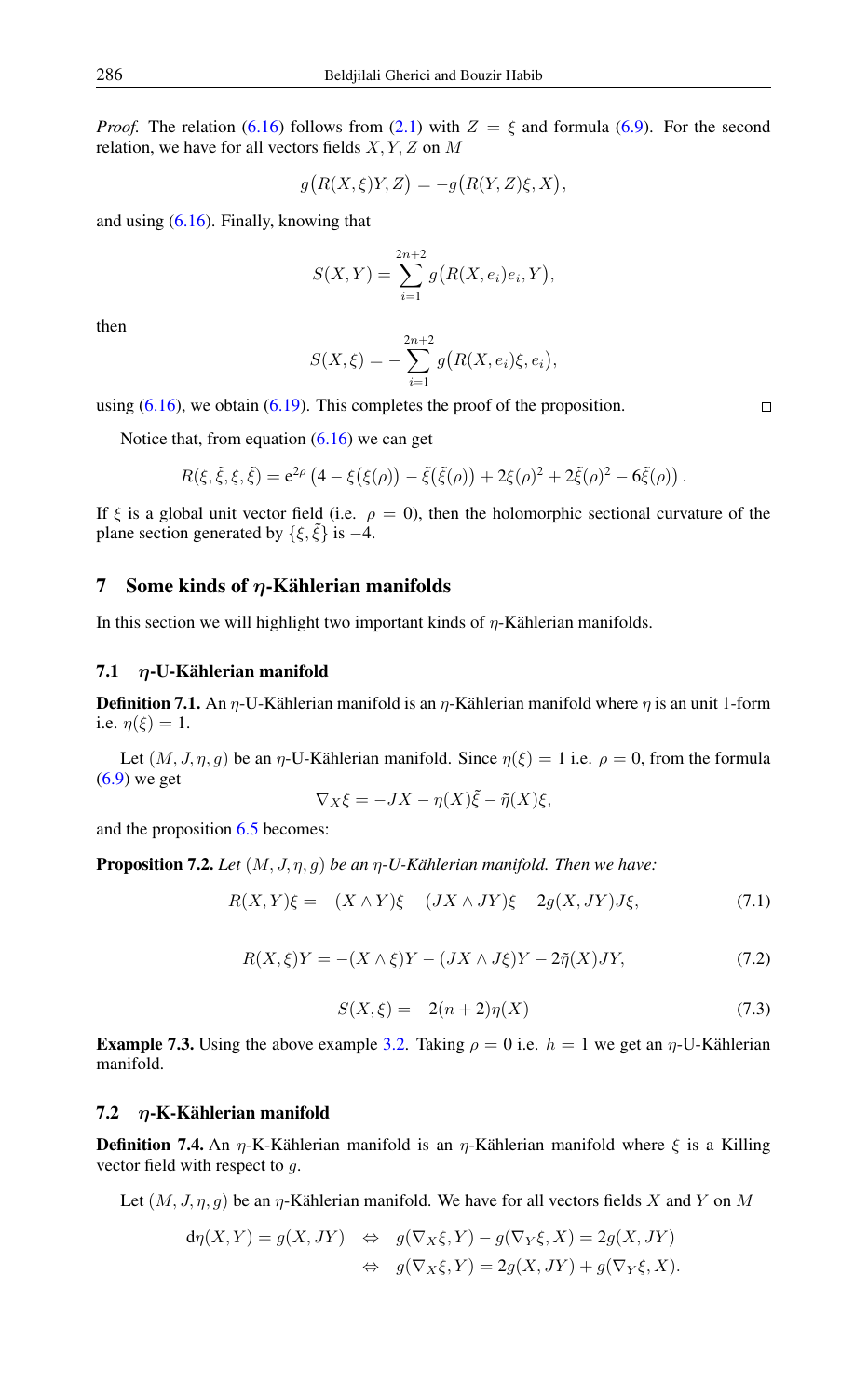On the other hand,

$$
(\mathcal{L}_{\xi}g)(X,Y) = g(\nabla_X \xi, Y) + g(\nabla_Y \xi, X) = 2g(X,JY) + 2g(\nabla_Y \xi, X),
$$

where  $(\mathcal{L}_{\xi}g)$  denotes the Lie derivative of g. If  $\xi$  is a Killing vector field with respect to g since  $\mathcal{L}_{\xi} g = 0$  then we get

$$
\nabla_X \xi = -JX. \tag{7.4}
$$

Using formula  $(6.9)$  we obtain

$$
(1 - \tilde{\xi}(\rho) + \xi(\rho)J)(\eta(X)\tilde{\xi} + \tilde{\eta}(X)\xi) = 0,
$$

which gives the following ODE system:

$$
\begin{cases} \xi(\rho) = 0\\ \tilde{\xi}(\rho) = 1. \end{cases}
$$
\n(7.5)

This is the case which the proposition [6.5](#page-9-3) becomes:

Proposition 7.5. *Let* (M, J, η, g) *be an* η*-K-Kählerian manifold. Then we have:*

$$
R(X,Y)\xi = R(X,\xi)Y = 0\tag{7.6}
$$

$$
S(X,\xi) = 0\tag{7.7}
$$

Example 7.6. Again, let's go back to our example [3.2,](#page-2-3) we can see that

$$
\begin{cases} \xi(\rho) = 0\\ \tilde{\xi}(\rho) = 1. \end{cases} \Leftrightarrow \begin{cases} \frac{1}{h}e_{2m+1}\left(\frac{1}{h}\right) = 0\\ \frac{1}{h}e_{2m+2}\left(\frac{1}{h}\right) = 1. \end{cases} \Leftrightarrow th' + h = 0
$$

the solution of this ODE is of the form:

$$
h = \frac{c}{t} \qquad with \ \ c \in \mathbb{R}^*.
$$

So, for  $h = \frac{c}{t}$ ,  $(M, J, \eta, g)$  is an  $\eta$ -K-Kählerian manifold.

### <span id="page-11-0"></span>References

- <span id="page-11-9"></span>[1] G. Beldjilali, A. Mohamed cherif and K. Zegga, From a single Sasakian manifold to a family of Sasakian manifolds, *Beitr Algebra Geom.*, 60, 3, 445-458 (2019).
- <span id="page-11-8"></span>[2] G. Beldjilali and M. Belkhelfa, Kählerian structures and D-homothetic bi-warping, *J. Geom. Symmetry Phys.*, 42, 1-13 (2016).
- <span id="page-11-5"></span>[3] M. Belkhelfa and A. Hasni, Symmetric properties of Thurston geometry F 4 . In: Mihia, A. (Ed.), *Proceedings of the Conference RIGA*, Riemannian Geometry and Applications, Bucharest, Romania, 29-40 (2011).
- <span id="page-11-2"></span>[4] Blair D. E., Riemannian Geometry of Contact and Symplectic Manifolds, Second edition, *Progress in Mathematics*, Birhauser, Boston, 2002.
- <span id="page-11-3"></span>[5] C.P. Boyer, K. Galicki, and P. Matzeu, On Eta-Einstein Sasakian geometry, *Comm. Math. Phys.*, 262, 177-208 (2006).
- <span id="page-11-1"></span>[6] E. Kähler, Über eine bemerkenswerte Hermitesche Metrik, *Abh. Math. Sem. Hamburg Univ.*, 9, 173-186 (1933).
- <span id="page-11-4"></span>[7] Z. Olszak, On compact holomorphically pseudosymmetric Käehlerian manifolds, *Cent. Eur. J. Math.* 7(3), 268-292 (2009).
- <span id="page-11-6"></span>[8] C.T.C. Wall, Geometries and geometric structures in real dimension 4 and complex dimension 2, *Lecture notes in math.* 1167, Proceedings of the Univ. of Maryland,
- <span id="page-11-7"></span>[9] C.T.C. Wall, Geometric structures on compact complex analytic surfaces, *Topology*, 25, 2 , 119-153 (1986).